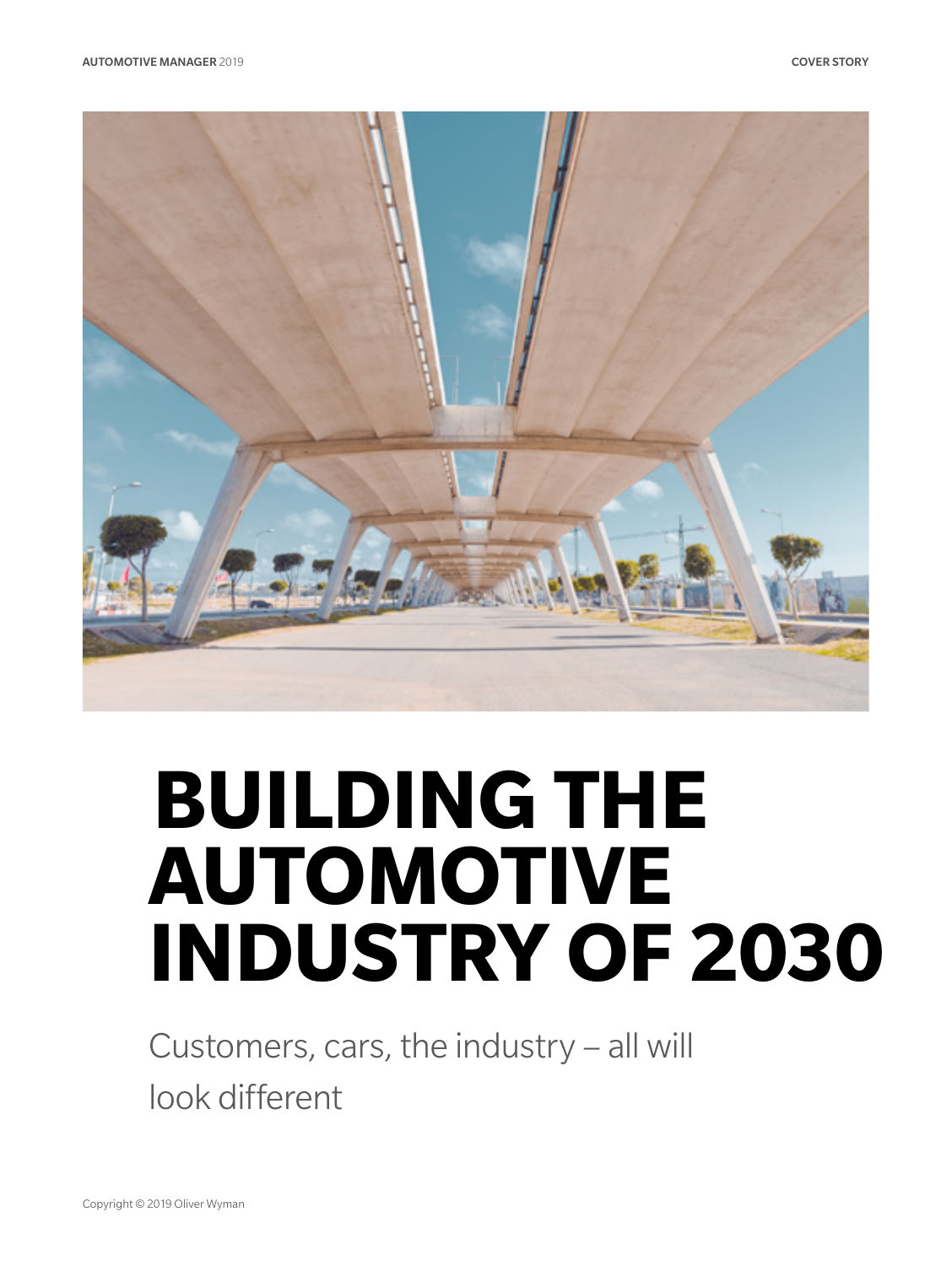THE AUTOMOBILE IS arguably the most successful product of the past century, and there is little evidence that people want to give up what it offers: fast, autonomous mobility over long and short distances at an affordable price. But the industry is about to be transformed by multiple revolutions – from drivetrains that power vehicles to digitally connected ecosystems, which are reinventing driving and the customer experience.

First, vehicles will run on different power sources. Electric vehicles make up an increasing proportion of new models sold, and other new technologies such as fuel cells are being developed. But for some time to come, many vehicles will continue to be powered by conventional combustion engines. Second, connected systems mean that humans play a diminishing role in actually driving cars, as autonomous vehicles navigate roads, reducing accidents and freeing up people's time by converting them from drivers into passengers. Third, a greater focus by customers on mobility – and reduced emphasis on ownership – will change the way cars are used, especially in big cities.

These upheavals will be accompanied by broader challenges. The shift to less-complex battery power, combined with improvements in design and manufacturing, will make vehicles more robust, and many components will need to be replaced less often. The growth of battery power and digital driving systems will mean a place in the industry for both new automotive players and other companies, in particular from China and the digital world. Meanwhile, the re-emergence of protectionist trade barriers will push manufacturers increasingly to base production in the region where the cars are sold, making large-scale exports harder, including those of German premium producers.

These changes will shake up the structures and systems on which the auto industry is based. As well as their traditional suppliers, automakers will need to work with new digital firms. Operations will be simplified dramatically, as rival automakers share more components such as electric powertrains and vehicle platforms. We also expect hyper-efficient mega-factories to emerge. As a result, stable market shares and supplier relationships will be replaced by winner-takes-all markets for specialist technology products that are essential for making or using cars effectively. These shifts will mean the industry needs a workforce with different skillsets from today.

However, the industry's primary focus should be on its customers and the products it makes for them. Here are three major trends that will dominate the products and solutions of the new era.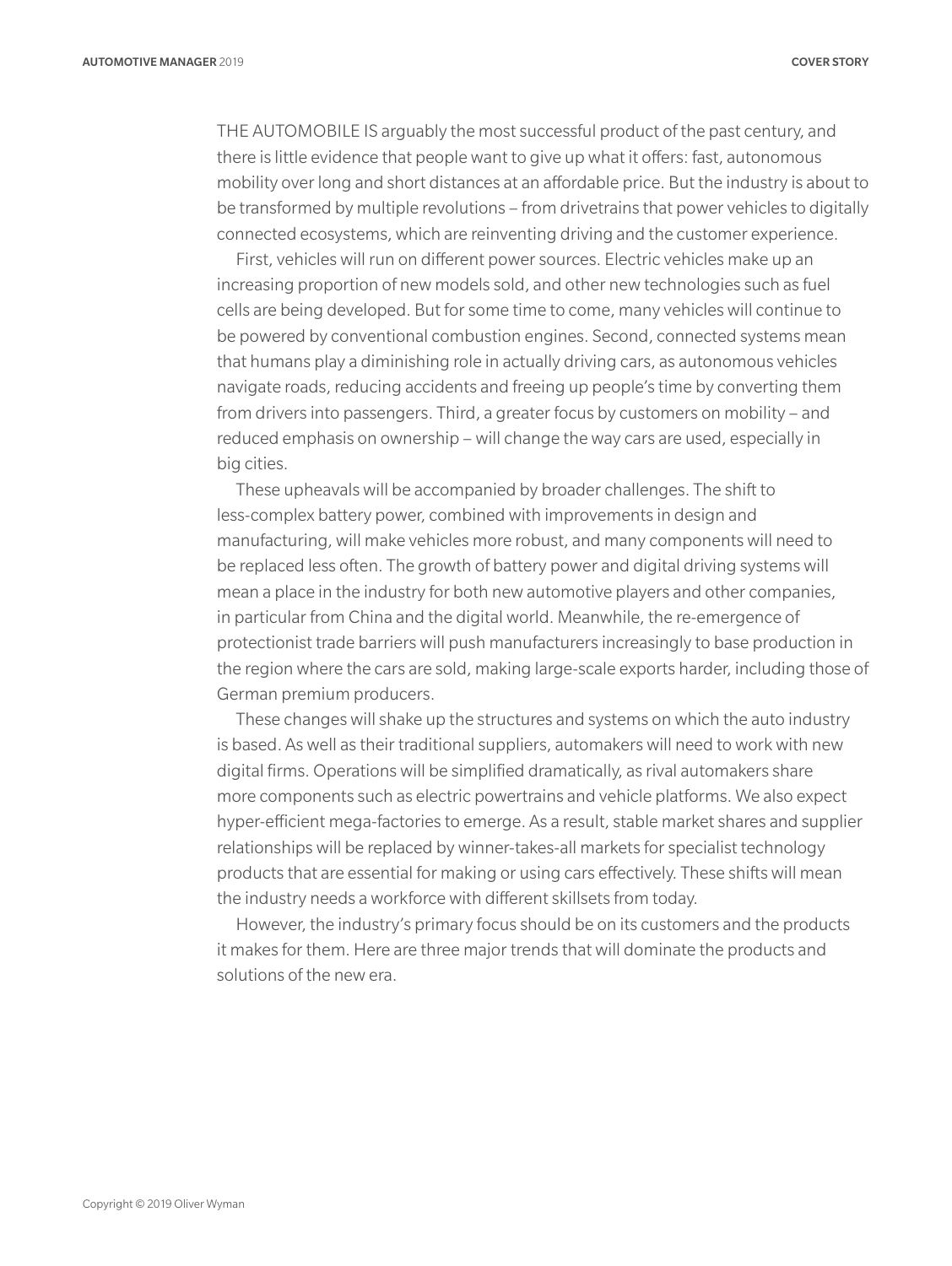## **ONE – THE NEW CUSTOMER**

Until recently, customers have mostly picked a single car to fulfill an array of requirements. (See Exhibit 1.) The choice was primarily a function of mobility needs: commuting, business trips, and family errands. But drivers of means could opt for a model that was more fun to drive and accorded them social status.

In the future, the majority of people will be "mobilists" who simply want to get from point A to B and are not emotionally involved in cars. They might want to go from a station or airport in a foreign city to a business meeting, buy furniture and ferry kids around, or take the occasional trip to the beach or mountains. Though the driver of the past might have chosen a model that can fulfill each of these needs, the car user of the future will seek the best solution for each task. Depending on the local options, that could mean a ride-hailing service, taxi, rental car, car-sharing service, public transport – or, of course, their own car.

These new patterns will create natural customers for mobility services, which are already growing fast, and could accelerate the shift away from traditional ownership. Some people will cease to own a car due to the expense, as tighter regulation increases the cost of powertrains, taxes rise for political reasons, and raw material prices go up. Others will be put off buying a car because of urbanization: Driving in cities involves extra costs such as parking and is generally no longer a pleasure; many people simply want to get around with as little hassle as possible. As populations age, a growing number of people will just need ways to stay mobile – in some cases because they

#### EXHIBIT 1: CUSTOMERS: FRAGMENTATION OF USE CASES

The customer experience is changing over time

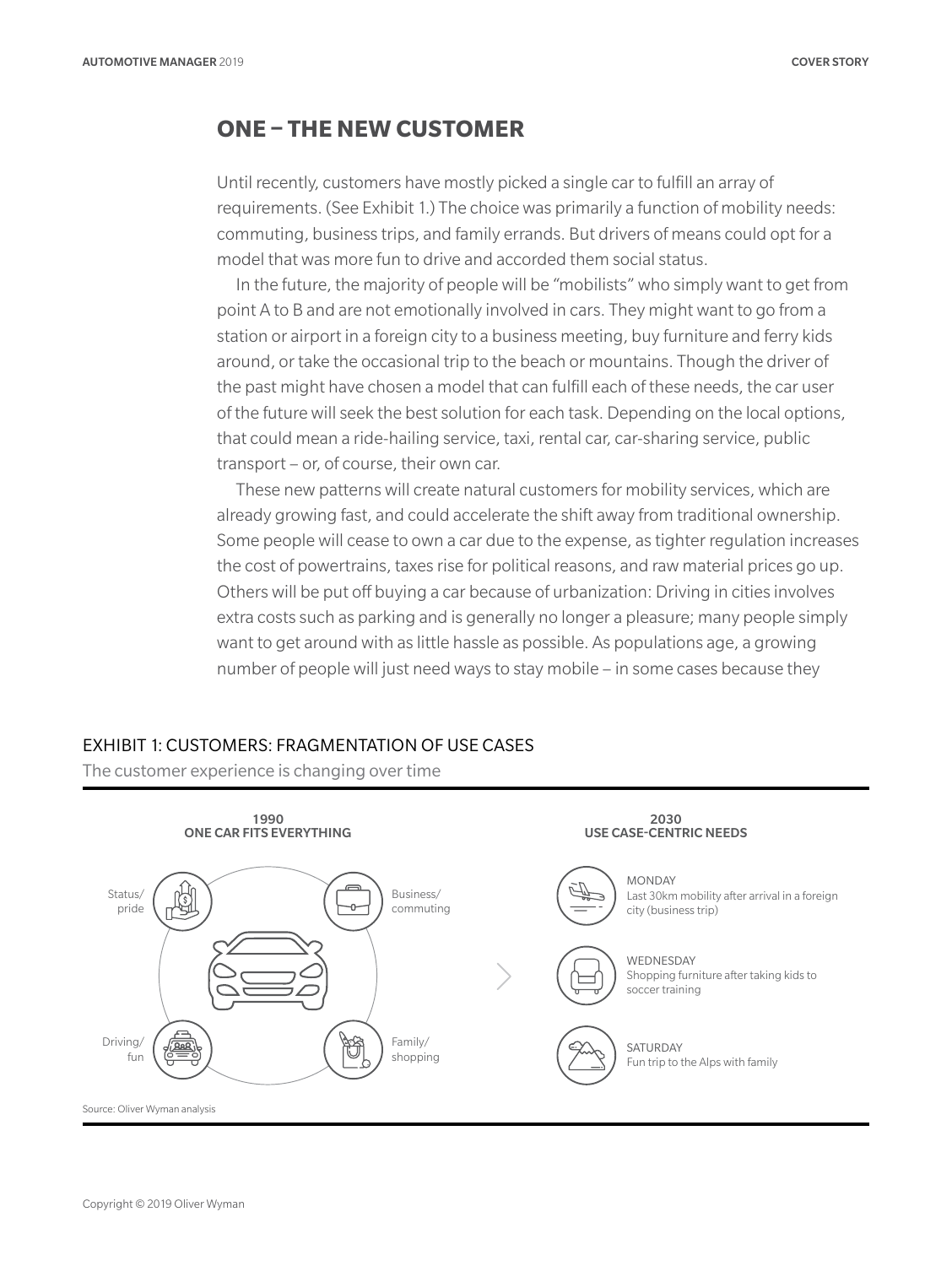can no longer drive themselves – and they will not care whether they get around by way of traditional driving. In these cases, flexible pay-per-use models will provide an alternative. We think that in Germany and the United States spending on car-based individual mobility services will double by 2040, while in China it could triple.

To cope with these new patterns of demand, brands need to become leaders in specific use cases to regain importance – automotive heritage and history no longer mean much to many people. At one extreme, vehicles used in mobility services will have a large number of different users, perhaps more than 100 per year. They will be on the road for a greater proportion of the time than current vehicles. And they will generate demand for new options, such as parking assistants and massage seats. So automakers will have to design cars with these changes in mind. Vehicles will need to be damage-resistant and low-maintenance so that they can easily be used by multiple users. This usage pattern could drive demand for frugal vehicle concepts that are suited for multiple users – a bit like the aircraft interior of a discount airline. Automakers will have to deal with the new mobility fleet operators as customers. Fleet operators will be better negotiators than individuals, and they will demand tailored products, as well as favorable conditions and pricing. They will have far greater market power than traditional, individual customers, and they will put pressure on prices and margins.

That said, traditional car ownership is not about to vanish. Many of these mobility services will run into their own problems of feasibility – and, when the services do work, they will often tempt people away from public transport rather than from car ownership. Moreover, there will remain a solid core of automobile connoisseurs, especially in the countryside but also among wealthy city dwellers. These consumers love cars and driving and will hold out against anything – from battery power to ride hailing – that diverges from the traditional experience, so long as this remains legally possible. They want speed and acceleration, the sound of a V8 engine, heightened comfort, and classic looks, and are ready to pay for it.

## **TWO – NEW TECHNOLOGY, NEW CARS**

As customers demand new functions in cars, new technology will push other changes. Electrification is happening, but its rate is hard to predict. Environmental considerations are the driving force behind electric vehicles, but these are a relatively minor factors in most car purchase decisions. Without government legislation or incentives, electric vehicles might only make up 10 percent of new vehicle sales by 2030. A complete ban on sales of new cars with internal combustion engines could turn some markets almost 100 percent electric. Current moves by cities to gradually increase their restrictions on internal combustion engines suggest a scenario that could lead to electric vehicles representing 30 percent of sales by 2030. So, for the next decade or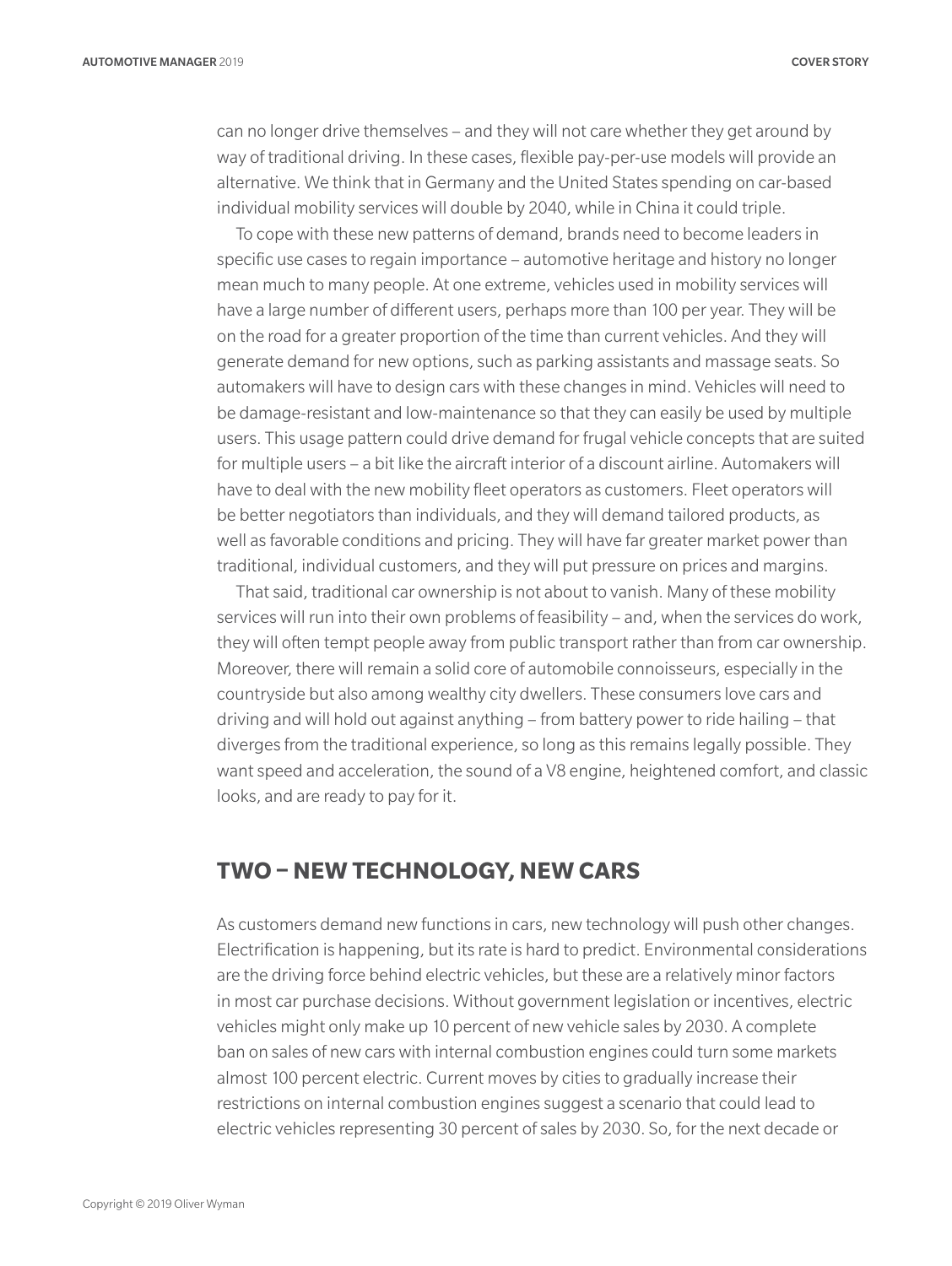more, automakers will need to produce cars with different powertrains – probably adding fuel cells to internal combustion engines and battery-powered vehicles.

Modular design will enable automakers to continue to manufacture large numbers of variants around a single platform and in a single plant, increasing flexibility and reducing overcapacity. The same principle will apply to infotainment systems, for which the industry will increasingly use standard displays, operating systems, software layers, and input devices.

Electronic systems – and mobile communications in particular – will enable drivers to spend less time driving while in their cars and more time doing other things. Technology shifts can also be expected in safety, with progress in braking, steering, crash protection, and advanced driver-assistance systems. In all these areas, automakers will have to build up competence in technologies where other industries have already set the standards. However, many components of the new systems will be made by market-leading specialists. These leaders will supply automakers, which will find it more economical to buy in these specialist technologies than to develop them in-house.

#### EXHIBIT 2: AUTOMOTIVE INDUSTRY 2030

The changes in the automotive industry will affect the whole value chain

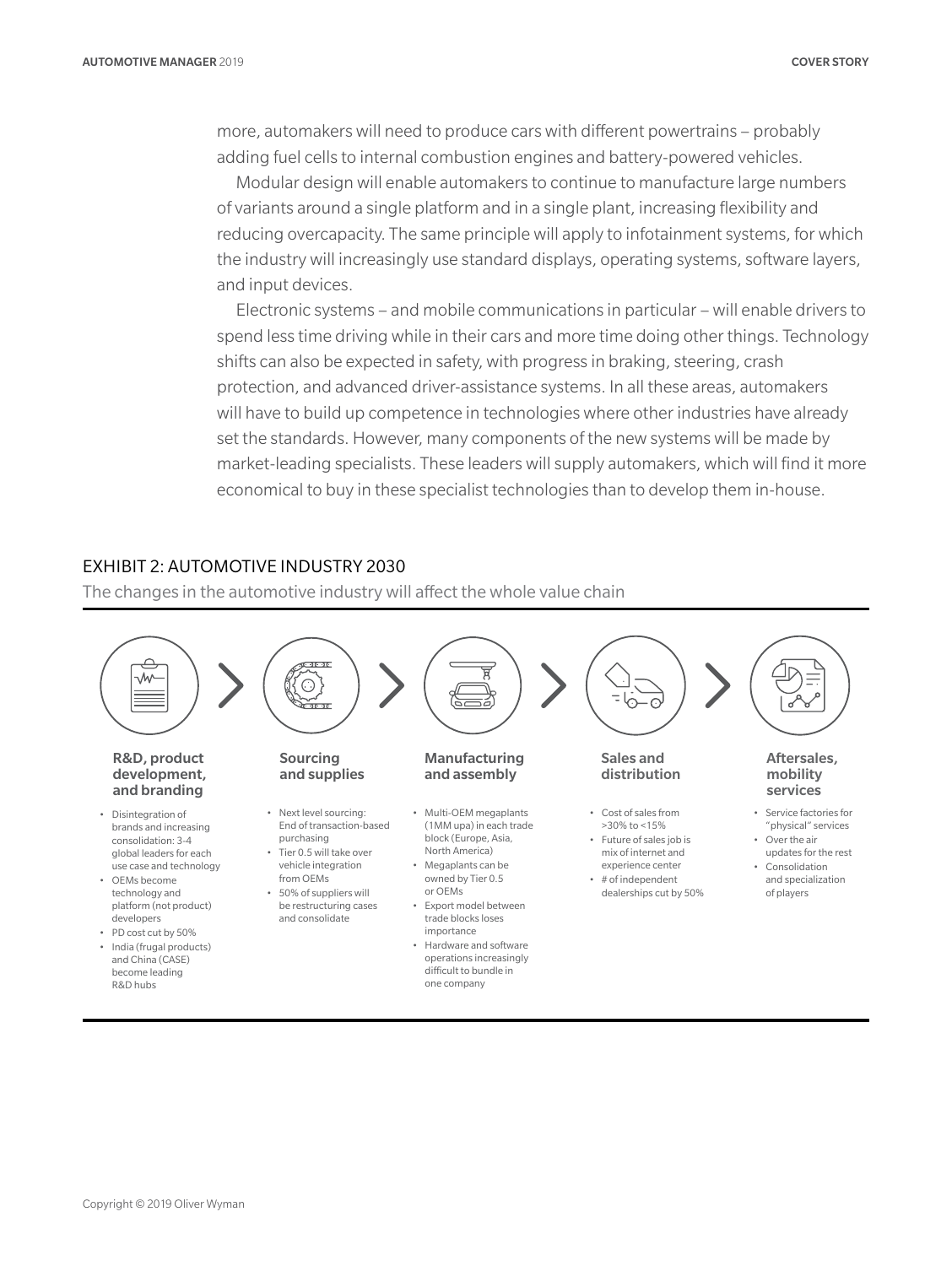## **THREE – THE STRUCTURE OF THE AUTOMOTIVE INDUSTRY IN 2030**

Technology advances and increasingly varied demand will mean that automakers themselves develop less and less of what they produce. One area where the traditional auto industry lacks skills is software, and much of the new technology that will go in cars is first being developed outside the automotive world, in particular by digital companies.

The fastest – in some cases the only – way for automakers to develop their own mobility services and electrically powered, self-driving vehicles is through strategic partnering with specialist technology firms. Those companies that fail to do so are likely to lag rivals in developing sophisticated products such as self-driving cars and end up falling far behind the pack. In contrast, first movers may become the standard setters in an area of new vehicle technology, adding a new business to their traditional one. There is an incentive for the technology firms too, many of which are startups: To get their technology to market, they will need strong relationships with automotive industry players.

Another reason to form alliances is to share the huge cost burdens of developing the next generation of mobility. Automakers need to make big technological leaps in both propulsion – electric vehicles and more-efficient internal combustion engines – and in the digital transformation of the driving experience. In particular, the development of fully autonomous driving will be too expensive for a single automaker to do by itself. In the race to develop the car of the future, those that collaborate will win.

As automakers reach out to new kinds of partners, the traditional industry structure, based on vertical supply chains, is being replaced by an array of new relationships – for example between automakers and digital companies and between different automakers. The successful industry participants will increasingly be those that master particular skills or specialize in specific areas of technology. There will be three or four global specialists in each of the major technologies the industry depends on, such as electric powertrains, vehicle connectivity systems, and autonomous-driving hardware and software. The markets for these products will be dominated by the winners, and the number of independent companies will be significantly reduced, including carmakers, suppliers, dealers, and aftersales companies. Moreover, the total number of traditional jobs required in the industry will be reduced as technologies become less hardware-driven and more standardized. (See Exhibit 2.)